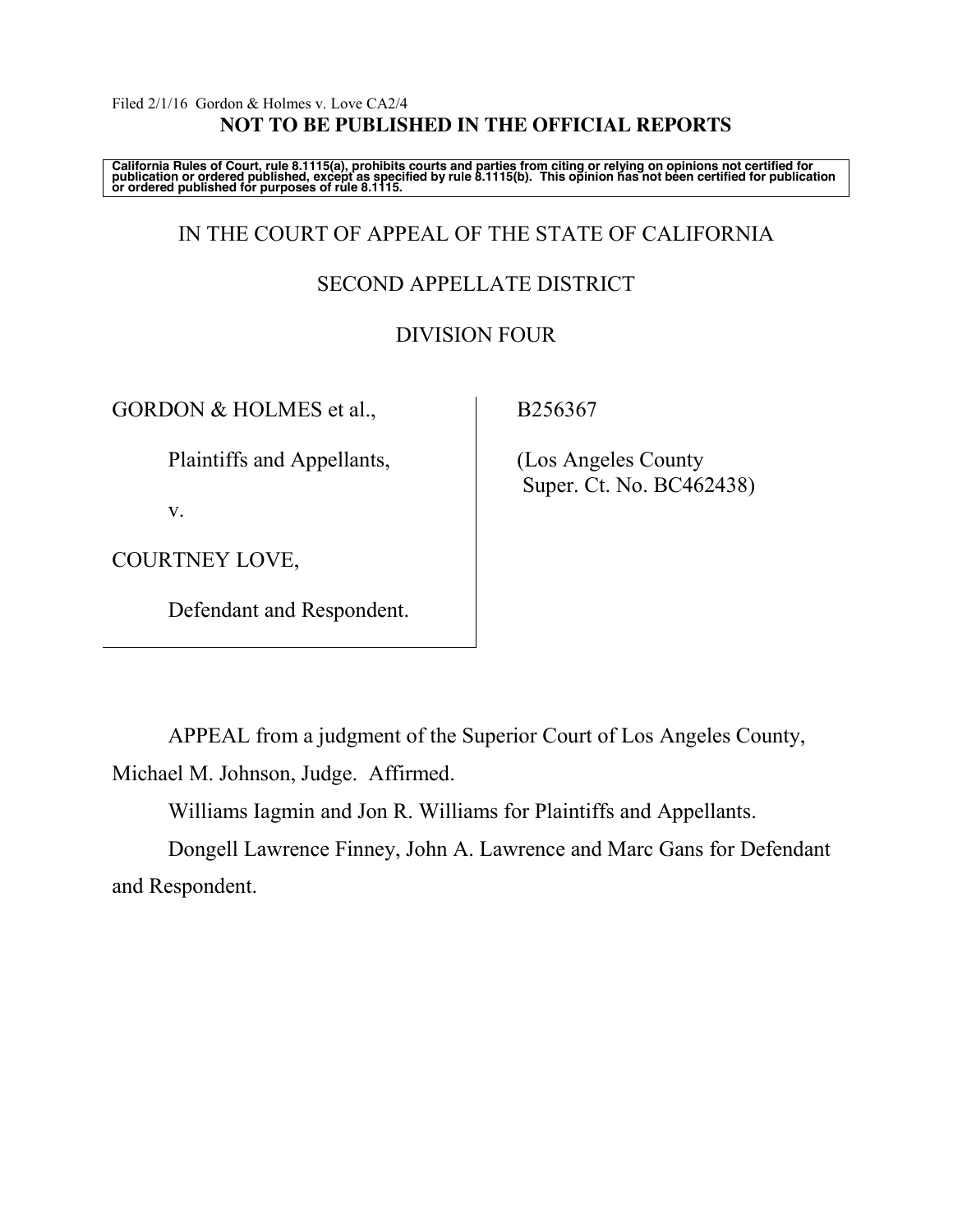Rhonda J. Holmes (Holmes) and Gordon & Holmes (collectively plaintiffs) sued Courtney Love Cobain (Cobain) for defamation, alleging that Cobain committed libel per se in a Twitter comment about Holmes, her former attorney.**<sup>1</sup>** The trial court granted Cobain's motion for nonsuit as to the claims asserted by Gordon & Holmes and dismissed the claims in their entirety.<sup>2</sup> Holmes' libel per se claim was tried to a jury, which returned a verdict for Cobain. The jury found that although Cobain's Twitter statement was false and tended to injure Holmes in her profession, Cobain did not act with actual malice. Plaintiffs now appeal from the judgment entered on the verdict, contending, in substance, that the evidence compelled the jury to find that Cobain acted with actual malice. We disagree and affirm.

## **FACTUAL AND PROCEDURAL BACKGROUND**

#### *Trial Evidence*

 $\overline{a}$ 

Cobain is the widow of Kurt Cobain of the rock band Nirvana. After her husband's death, Cobain came to believe that various persons had defrauded her, her daughter, and her husband's estate of millions of dollars. In December 2008, Cobain retained plaintiffs to investigate her claims and "go after" the perpetrators.

<sup>&</sup>lt;sup>1</sup> The defamation suit also was based on an interview of Cobain by a Canadian journalist, Alan Cross. Plaintiffs do not challenge the jury verdict in favor of Cobain as to the Cross article. We therefore address only the Twitter statement.

<sup>&</sup>lt;sup>2</sup> Gordon & Holmes purports to appeal from the judgment but has raised no issues regarding the grant of nonsuit. It therefore has forfeited any claims on appeal. (See *Jones v. Jacobson* (2011) 195 Cal.App.4th 1, 19, fn. 12 ["issues and arguments not addressed in the briefs on appeal are deemed forfeited"].)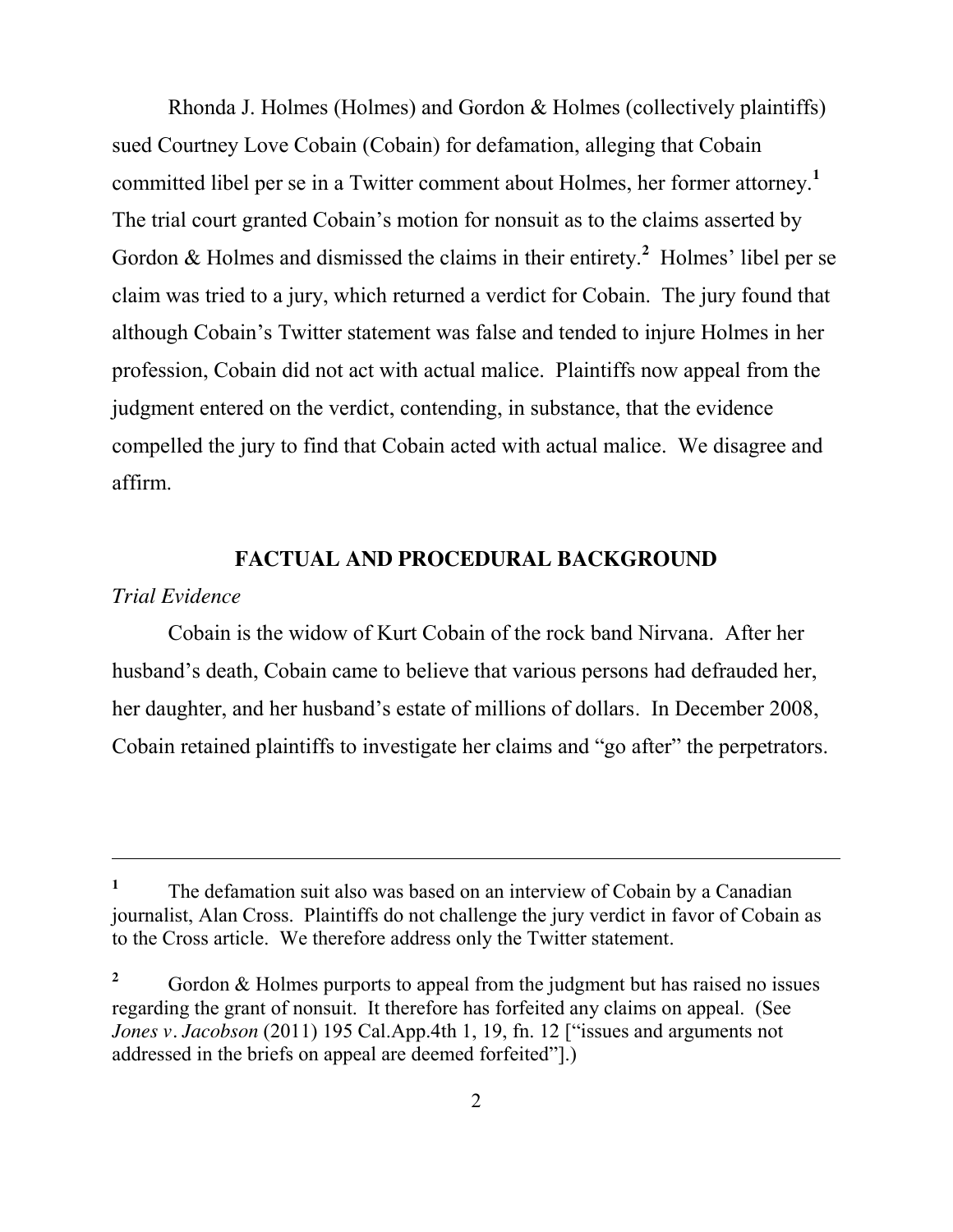Holmes investigated Cobain's claims from December 2008 through May 2009. She retained a forensic fraud economist and interviewed numerous people Cobain believed had relevant information about the fraud.

Holmes helped Cobain draft a press release that was published in the New York Post on April 7, 2009. The article quoted Holmes as stating that she had been able to "track down" \$30 million, but that more was missing, and that "[w]e will be filing civil cases . . . within the next 30 days."

Based on the press release, Cobain expected Holmes to file a complaint by May 7, 2009. On April 24 and 29, 2009, Cobain had 80 boxes of documents delivered to Holmes to help in preparing the complaint.

By early May 2009, Holmes had not filed a complaint. She explained to Cobain that her computer had been hacked. Holmes also told Cobain that Cobain's former counsel had threatened her, and that she had been accosted in a parking lot. Holmes further said that \$140,000 had been stolen from her bank account, that she had been the victim of credit card fraud, and that her phone was tapped. Holmes attributed these events to her April 2009 statement in the New York Post and the fraud conspiracy in general.

Unbeknownst to Cobain, on April 27, 2009, Holmes sent an unusual letter to Cobain's daughter Frances, in which she reiterated her claims about the fraud conspiracy. The letter contained personal confidences and also stated that Holmes represented Frances, her grandmother and her aunts, even though she did not. Holmes wrote that Cobain and Frances were "the unfortunate victims of a very large and very scary conspiracy," and that she had "personally experienced the reach and criminality of these thieves."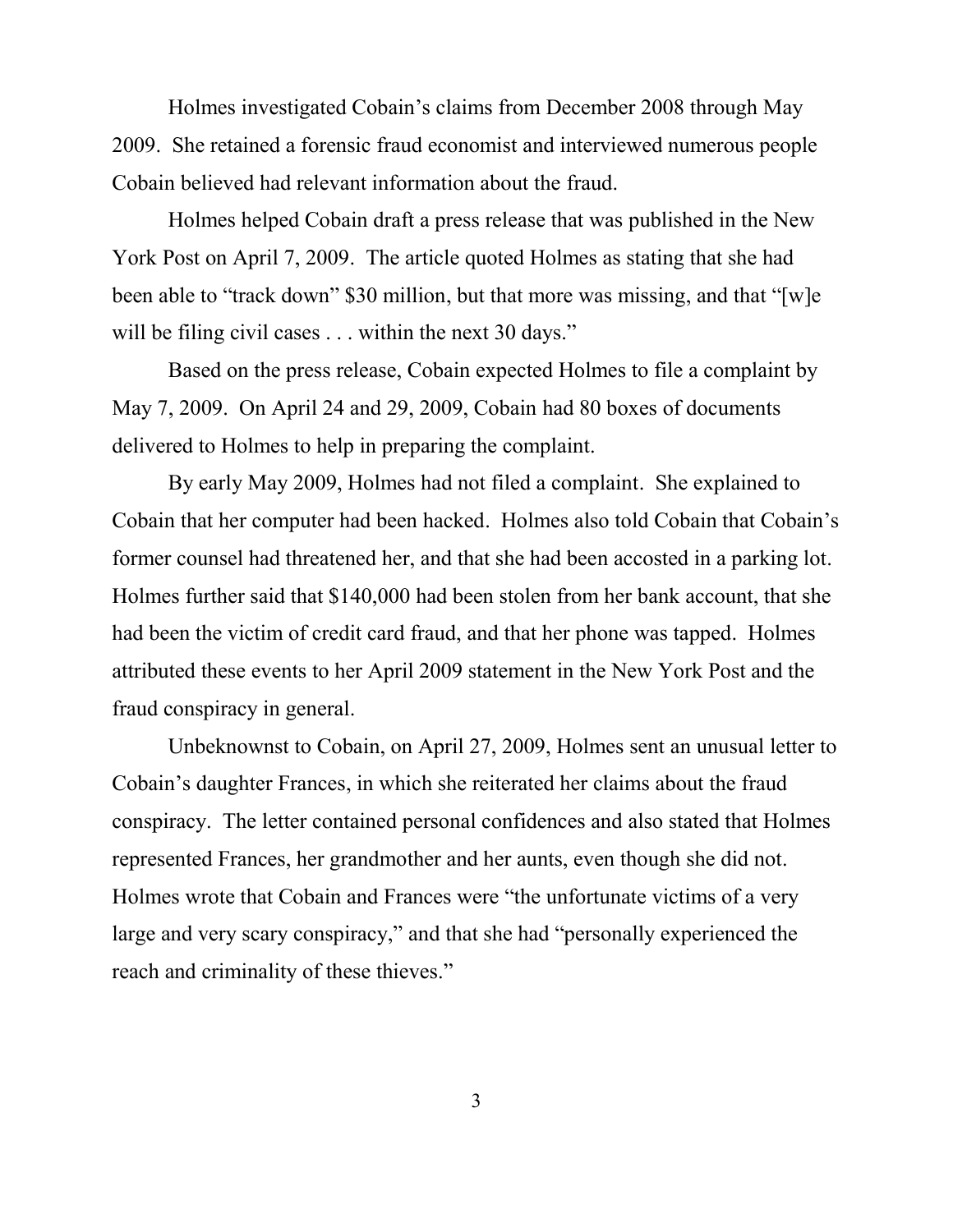According to Holmes, an attorney Cobain had hired in a different matter, Keith Fink, criticized Holmes' work to Cobain. Holmes testified that Cobain told Holmes she preferred Fink to her and stopped returning Holmes' phone calls.

A meeting was scheduled for May 4, 2009 involving Cobain, Holmes, and others. Holmes planned to attend by teleconference, but shortly before the meeting, Holmes received an email from Cobain's assistant, Marie Walsh, stating that the meeting was canceled because Cobain was attending a different meeting. Cobain's 80 boxes were retrieved from Holmes that day and delivered to Fink. Cobain testified that her assistants handled the matter, but she believed the boxes were transferred because of an unrelated arbitration matter. She did not intend that Fink replace Holmes.

Holmes testified that sometime after the boxes were retrieved from her, Walsh confirmed to Holmes that Cobain had fired her. According to Cobain, she did not fire Holmes; Holmes was the one who terminated the relationship.

On May 8, 2009, Holmes sent an email to Cobain in which she wrote, "I DID NOT QUIT!" Holmes further wrote that she was "FIERCELY protective" of Cobain and that she was concerned because Fink was "rude and condescending" to Cobain, unethical, and "highly unprofessional." Holmes accused Fink of having told Cobain that Holmes quit.

Cobain did not hear from Holmes again after the May 2009 email, and Holmes never filed a complaint. Cobain thus began to think that Holmes had "disappeared" and been "bought off." Although in January 2009 she had had similar thoughts and later learned she was mistaken, she did not believe she was mistaken this time.

Cobain testified that when she stopped hearing from Holmes, she "didn't want to think the worst, which is that someone had gotten to her, because she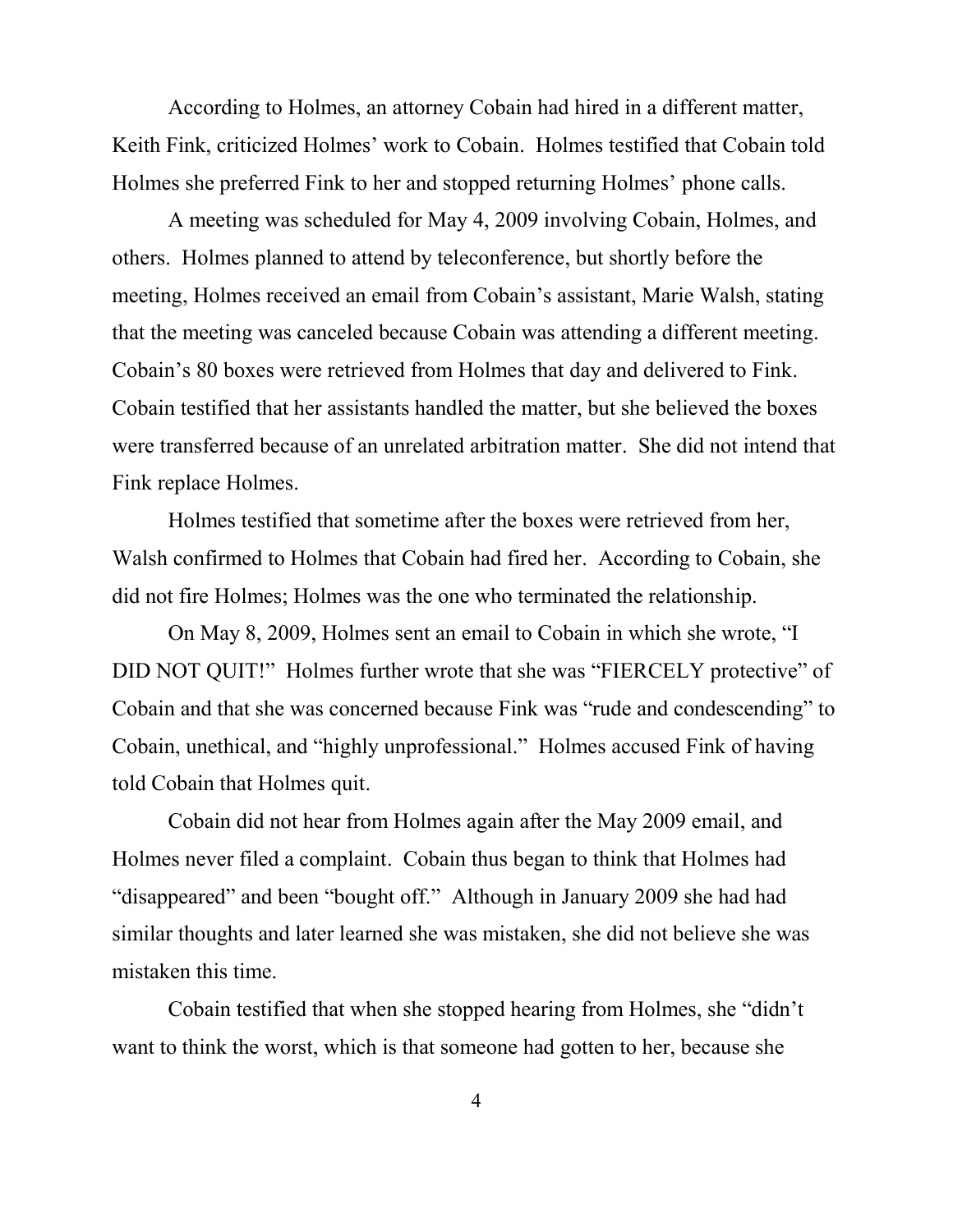didn't seem like that kind of person. . . . I just thought she'd vanished or abandoned us." She said that several people suggested to her that Holmes had been "bought off" and that Holmes herself had used the phrase numerous times to describe other lawyers. Cobain never saw a complaint or any legal document prepared by Holmes. Holmes never sent a letter to Cobain confirming her termination, even though there were statute of limitations issues in the case.

By June 2010, Cobain was trying to determine if Holmes had "vanished." In what she thought was a private conversation with two other Twitter users, Carmela Kelly ("fairnewsspears") and someone named Ed ("noozjunkie"), she was asked if she thought her lawyer was bought off. Cobain replied with the Twitter comment at issue: "I was fucking devastated when Rhonda J. Holmes, Esquire, of San Diego was bought off @FairNewsSpears perhaps you can get a quote." She removed the tweet after five to seven minutes.

Cobain thought the comment was posted as part of a "long dialogue about the fraud stuff" with the two Twitter users, whom she described as "wannabe reporters." She did not intend anyone but those two people to see the comment. Cobain did not think Holmes would see the Twitter comment but did not care if she did. Cobain did not think about the potential harm to Holmes' reputation from the comment because she believed the comment was true when she wrote it.

Explaining the comment, Cobain testified that she did not intend to claim "someone walked up and handed [Holmes] a bunch of cash." Similarly, in response to a request for admission during discovery that was admitted into evidence, Holmes stated she "has never contended and does not contend that HOLMES was ever bribed by any PERSON to cease representing [her] in any litigation." Cobain testified that instead, she meant that Holmes had been "gotten to" or "compromised" in some manner. Cobain's belief was based on the incidents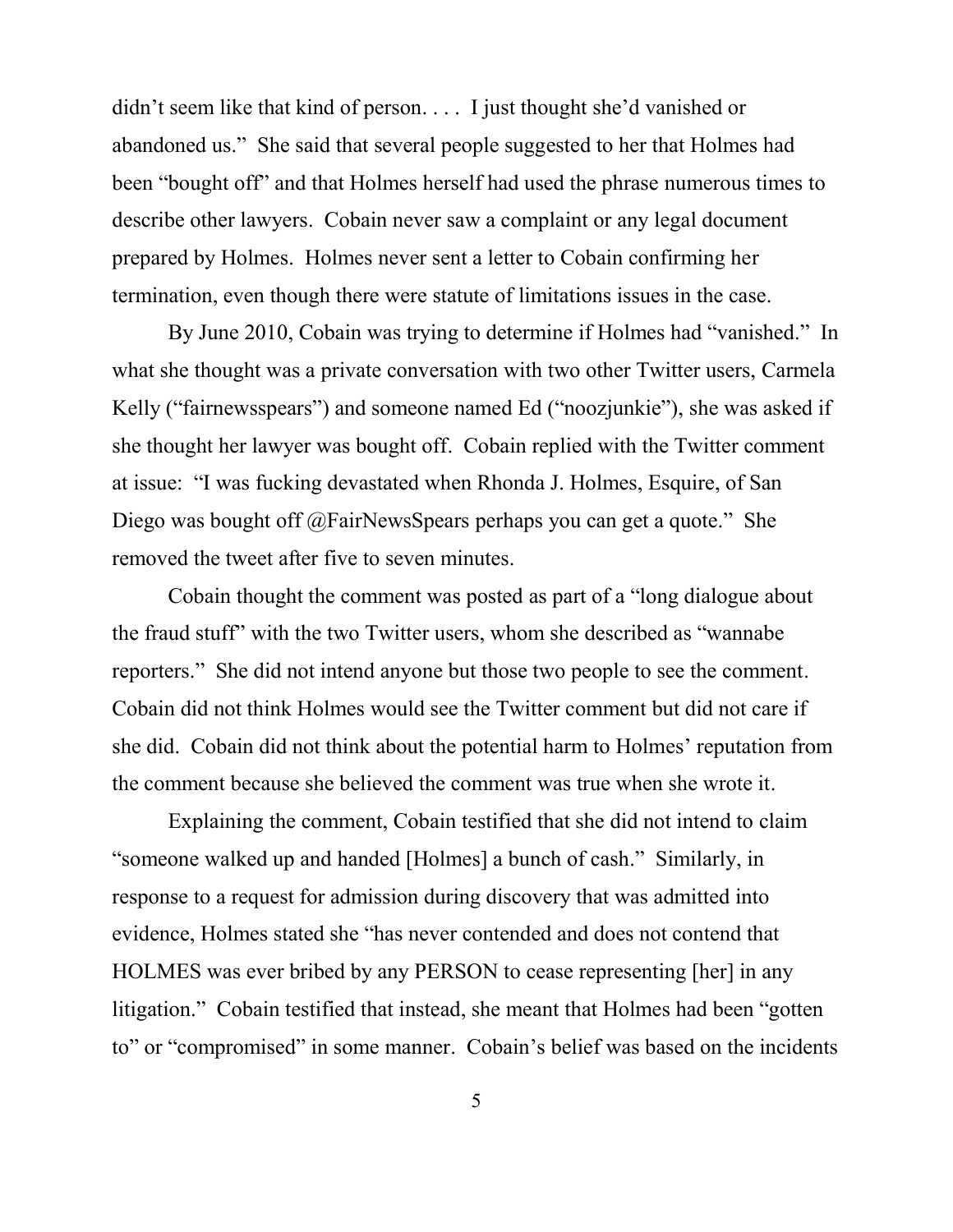Holmes had reported to her of being threatened, having her computer hacked and her phone tapped, and money stolen from her bank account. Because of these incidents, when Holmes did not file a complaint or return her phone calls, Cobain "freaked out" and thought "maybe . . . someone had hurt her." By 2010, Cobain "firmly believed [Holmes had] been gotten to somehow."

#### *Verdict*

On Holmes' claim for libel per se, the jury returned a special verdict in which it found that the Twitter statement was false and had a natural tendency to injure Holmes' profession, but that Holmes did not prove by clear and convincing evidence that Cobain knew the statement was false or had serious doubts about the truth of the statement. The court entered judgment in favor of Cobain, and later denied Holmes' motion for a new trial.

#### **DISCUSSION**

Holmes contends that given Cobain's admission that she did not know whether Holmes had been bribed, and the Oxford Dictionary definition of the phrase "bought off" on which the jury was instructed, the jury was compelled to find that Cobain acted with actual malice. Therefore, Holmes contends that we must set aside the jury's contrary finding that although the Twitter statement was false and injurious to Holmes, Cobain did not know the statement was false or have serious doubts about its truth. At oral argument, Holmes further argued that if the evidence showed that Cobain knew the common meaning of the phrase "bought off" was "bribed," actual malice is established as a matter of law. We are not persuaded.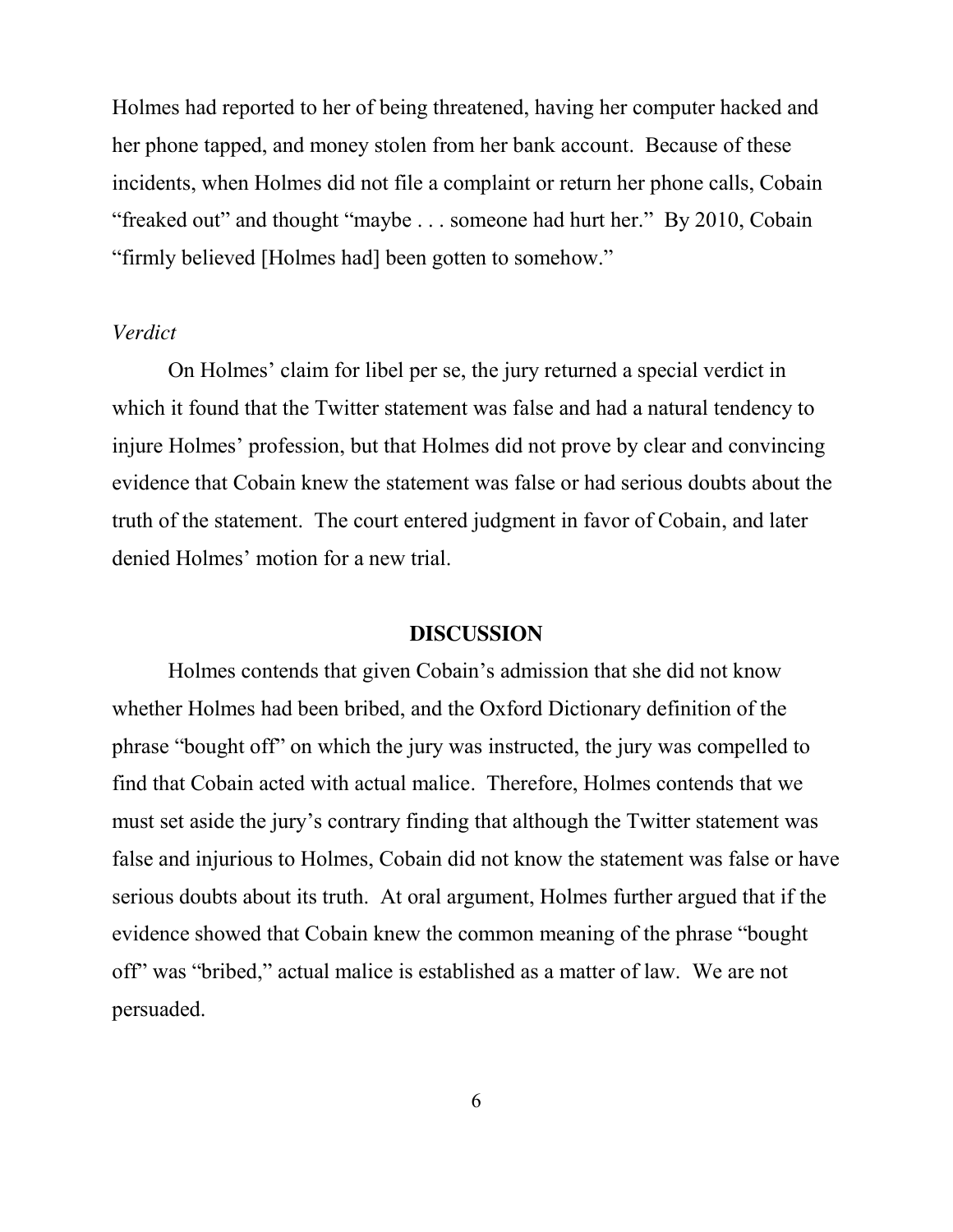At the outset, we note that Holmes does not dispute that she is a public figure and therefore was required to prove actual malice to prevail on her libel per se claim under *New York Times Co. v. Sullivan* (1964) 376 U.S. 254 (*New York Times*). (See *Jackson v. Paramount Pictures Corp.* (1998) 68 Cal.App.4th 10, 27.) "[L]iability under *New York Times* requires clear and convincing proof of a knowing falsehood or of reckless disregard for the truth. [Citation.] Recovery by public officials in defamation actions is constitutionally barred unless evidence is produced 'of either deliberate falsification or reckless publication "despite the publisher's awareness of probable falsity" . . . .' [Citation.] [¶] Reckless disregard for the truth 'is not measured by whether a reasonably prudent man would have published, or would have investigated before publishing. There must be sufficient evidence to permit the conclusion that the defendant in fact entertained serious doubts as to the truth of his publication.' [Citation.] Lack of due care is not the measure of liability, nor is gross or even extreme negligence. [Citation.]" (*McCoy v. Hearst Corp.* (1986) 42 Cal.3d 835, 860 (*McCoy*).) "The crucial focus of actual malice under *New York Times* is the defendant's attitude, or state of mind, toward the allegedly libelous material published. [Citations.]" (*Id.* at p. 847.)

In reviewing the jury's finding that Holmes failed to prove actual malice, we employ the substantial evidence test, under which ""the power of [the] appellate court *begins* and *ends* with the determination as to whether there is any substantial evidence contradicted or uncontradicted which will support the [verdict]." [Citations.]' [Citation.] We must 'view the evidence in the light most favorable to the prevailing party, giving it the benefit of every reasonable inference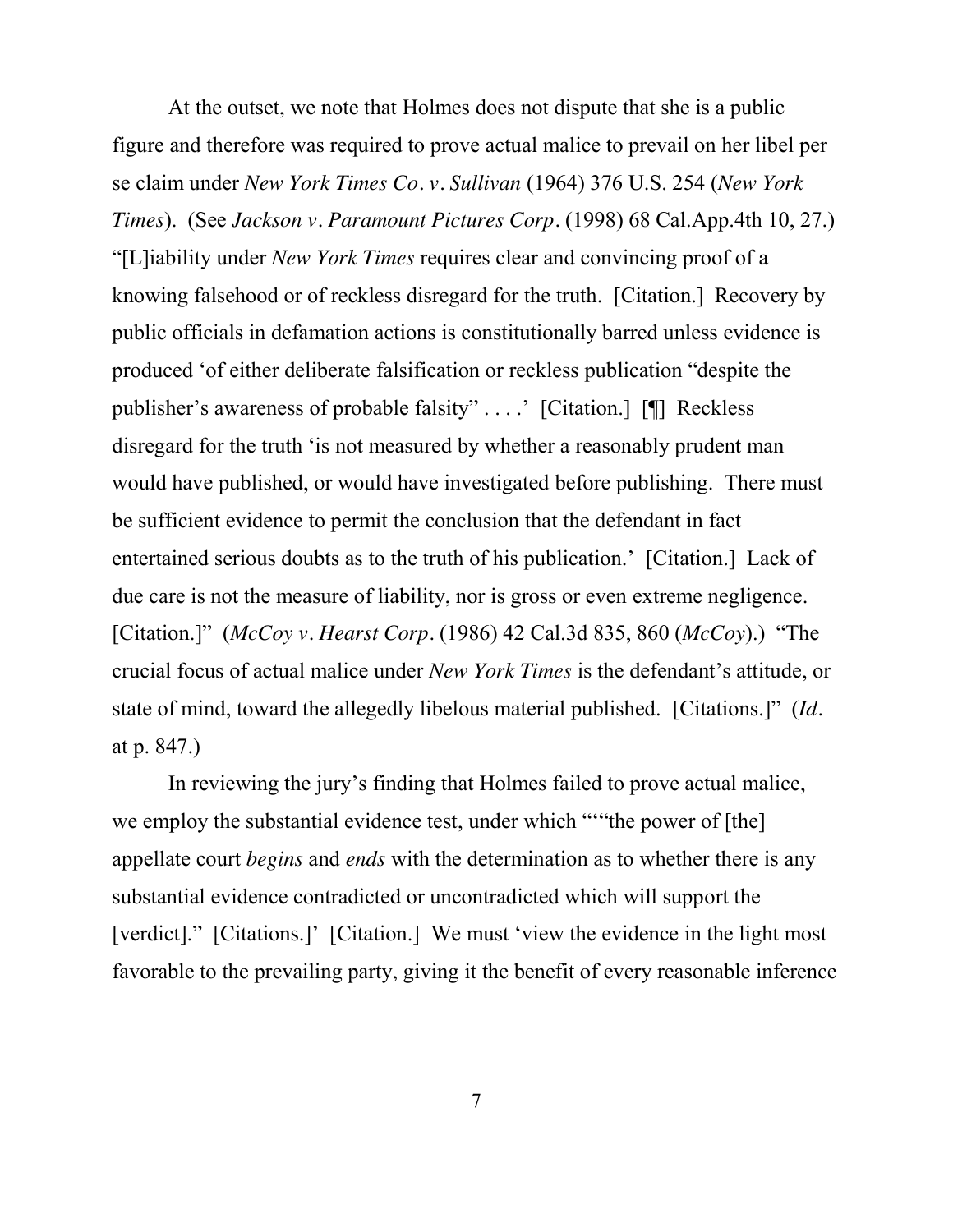and resolving all conflicts in its favor . . . .'" (*Wilson v. County of Orange* (2009) 169 Cal.App.4th 1185, 1188 (*Wilson*).)**<sup>3</sup>**

Viewing the evidence in the light most favorable to Cobain, we conclude that there is substantial evidence to support the jury's finding that although Cobain's statement was false and injurious, Holmes failed to establish by clear and convincing evidence that Cobain knew the statement was false or had serious doubts about the truth of the statement.

The court explained to the jury that the dictionary definition of the term "buy-off" was "to procure the loyalty and support of someone by bribery." However, the court further explained that the jury was "to determine the meaning of all the words and statements in this case from all of the evidence that you hear in the trial; but a dictionary definition is . . . another piece of evidence for [the jury] to

<sup>&</sup>lt;sup>3</sup> The instant case must be distinguished from one in which an appellate court reviews a jury's finding that actual malice exists. In that situation, "the reviewing court 'must exercise independent judgment and determine whether the record establishes actual malice with convincing clarity.' [Citations.] This means that although 'credibility determinations are reviewed under the clearly-erroneous standard because the trier of fact has had the "opportunity to observe the demeanor of the witnesses,"' the reviewing court must 'consider the factual record in full' and 'must "'examine for [itself] the statements in issue and the circumstances under which they were made to see . . . whether they are of a character which the principles of the First Amendment . . . protect.'"' [Citations.]" (*Khawar v. Globe Internat., Inc.* (1998) 19 Cal.4th 254, 275.)

This independent standard of review applies when there has been a finding that actual malice exists "in order to make sure that 'the judgment does not constitute a forbidden intrusion on the field of free expression.' [Citations.]" (*Bose Corp. v. Consumers Union* (1984) 466 U.S. 485, 499; see *id.* at p. 511 [independent review required "in order to preserve the precious liberties established and ordained by the Constitution."].) However, in a case such as this, in which the jury's verdict did not intrude on free expression, there is no concern that the judgment would "strip the utterance of First Amendment protection." (*Ibid.*) Thus, the independent standard of review does not apply.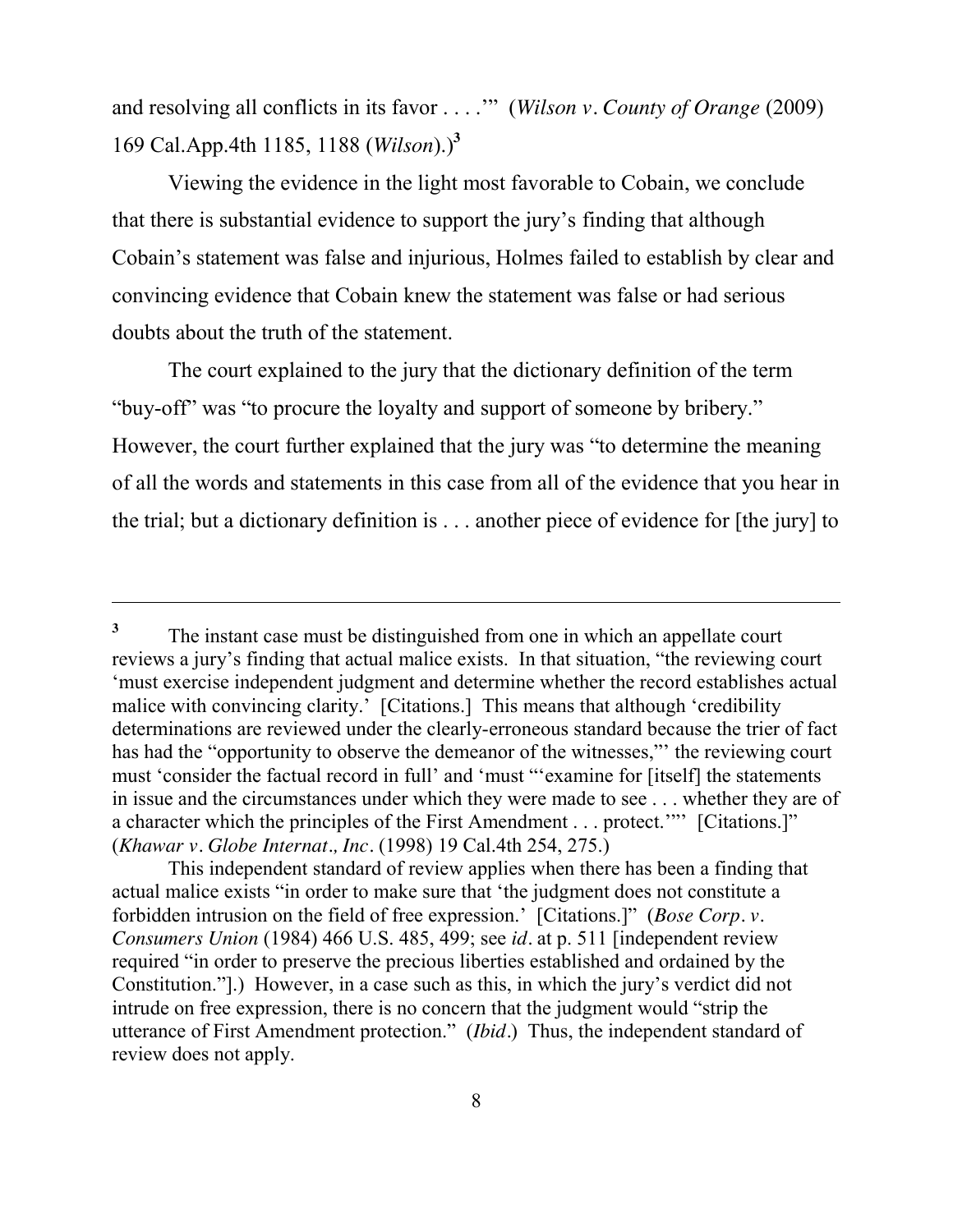consider."<sup>4</sup> Thus, contrary to Holmes' argument, the trial court did not "direct[]" the jury that the dictionary definition was the only interpretation of "bought off."

The other evidence presented to the jury regarding the meaning of "bought off" was Cobain's testimony that she did not "mean someone walked up and handed you a bunch of cash." She did not think that was "how it's done." Instead, she meant that Holmes had been "gotten to," "threat[ened] by more powerful counsel," or "compromised in some fashion," thus causing her to "vanish[]" or to "abandon[] [Cobain]."

Cobain's response to Holmes' Request for Admissions No. 10 was admitted into evidence. The request asked Cobain to admit that she had no knowledge of Holmes having been bribed to stop representing her. Cobain responded, "Not applicable. Defendant has never contended and does not contend that HOLMES was ever bribed by any PERSON to cease representing Defendant in any litigation."

The dictionary definition of "buy-off" and Cobain's lack of knowledge whether Holmes had been bribed to stop representing her do not constitute "clear and convincing proof of a knowing falsehood or of reckless disregard for the truth." (*McCoy*, *supra*, 42 Cal.3d at p. 860.) In determining whether a statement is

**<sup>4</sup>** The jury subsequently was instructed that in order to establish her defamation claim, Holmes needed to prove that it was more likely true than not that (1) Cobain made the statement to persons other than Holmes; (2) these people reasonably understood the statement was about Holmes; and (3) these people reasonably understood the statement to have a natural tendency to injure Holmes' profession, trade or business. The jury further was instructed that Holmes needed to prove by clear and convincing evidence that the statement was false, and Cobain knew the statement was false or had serious doubts about the truth of the statement. The jury was not instructed on the definition of the phrase "bought off."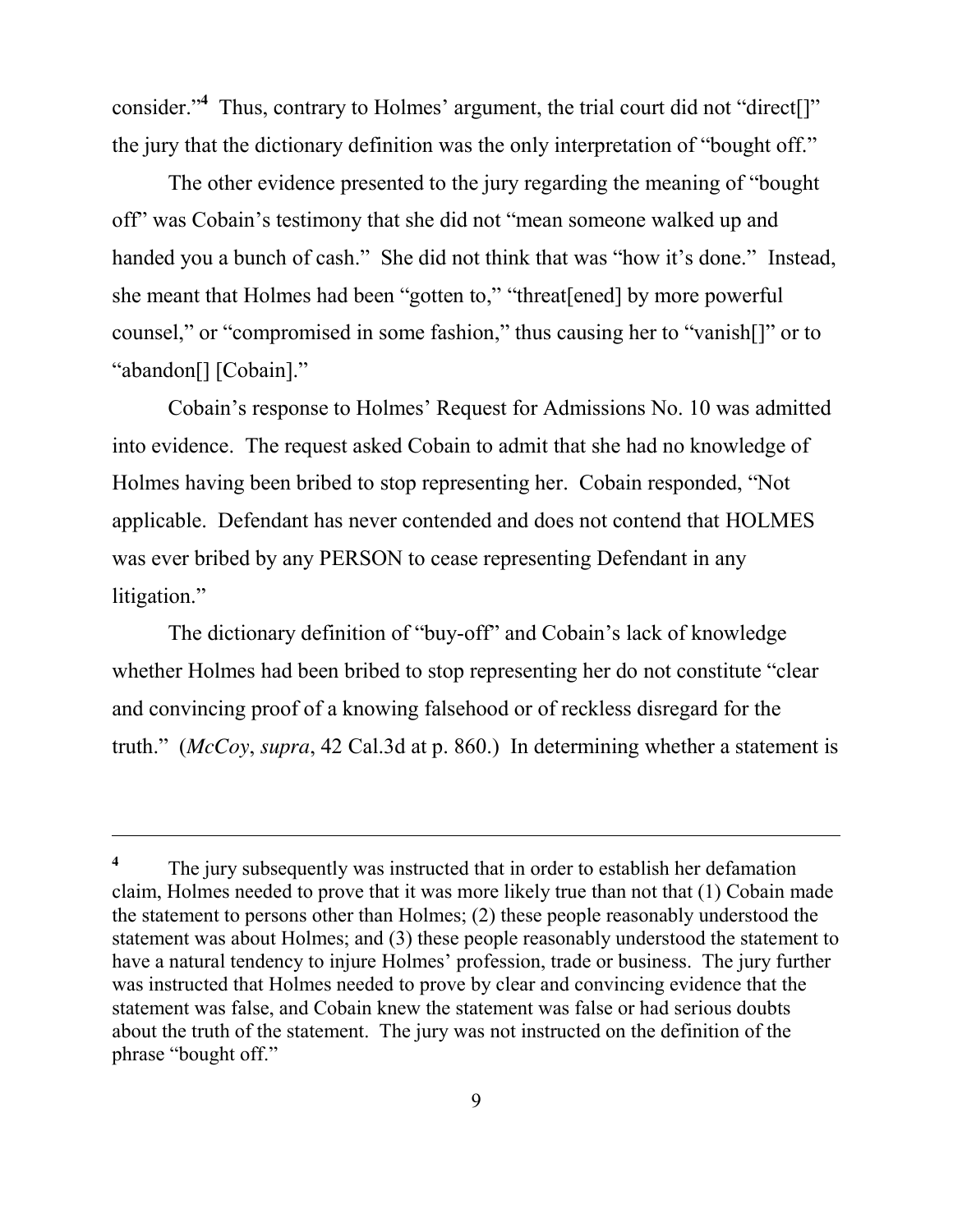libelous per se, "the context of the communication must be examined. [Citations.]" (*Krinsky v. Doe 6* (2008) 159 Cal.App.4th 1154, 1174.)

Here, Holmes never filed the complaint despite her April 2009 statement in the New York Post that she would do so within 30 days. Holmes told Cobain that her computer had been hacked, her phone had been tapped, money was stolen from her bank account, Cobain's former counsel had threatened her, and that she had been accosted in a parking lot. After the May 2009 email in which Holmes wrote, "I DID NOT QUIT," Cobain never heard from Holmes again. Holmes never sent a letter to Cobain confirming that she was no longer representing her. Thus, although Cobain may not have known for certain whether "someone walked up and handed [Holmes] a bunch of cash," by 2010, Cobain firmly believed Holmes had been compromised or "gotten to" in some manner. Under these circumstances it was not reckless for Cobain to believe that Holmes had been induced to stop representing her. Given the context of the statement, substantial evidence supports the jury's finding that Holmes did not prove by clear and convincing evidence that Cobain knew her statement was false or had serious doubts as to its truth.

Holmes' contention that actual malice is satisfied as a matter of law based on the dictionary definition of "buy-off" and Cobain's admission that she did not know whether Holmes had been bribed is similar to the argument rejected by our supreme court in *Good Government Group of Seal Beach, Inc. v. Superior Court*  (1978) 22 Cal.3d 672 (*Good Government*).) There, the court held that the defendants in a libel action were not entitled to summary judgment because there was a triable issue of fact as to whether their statement that the plaintiff, a city councilman, had "'extorted by blackmail' \$100,000 from a development company" was libelous. (*Id.* at p. 677.) The defendants argued that they did not intend to state that the plaintiff in fact committed extortion or blackmail but that the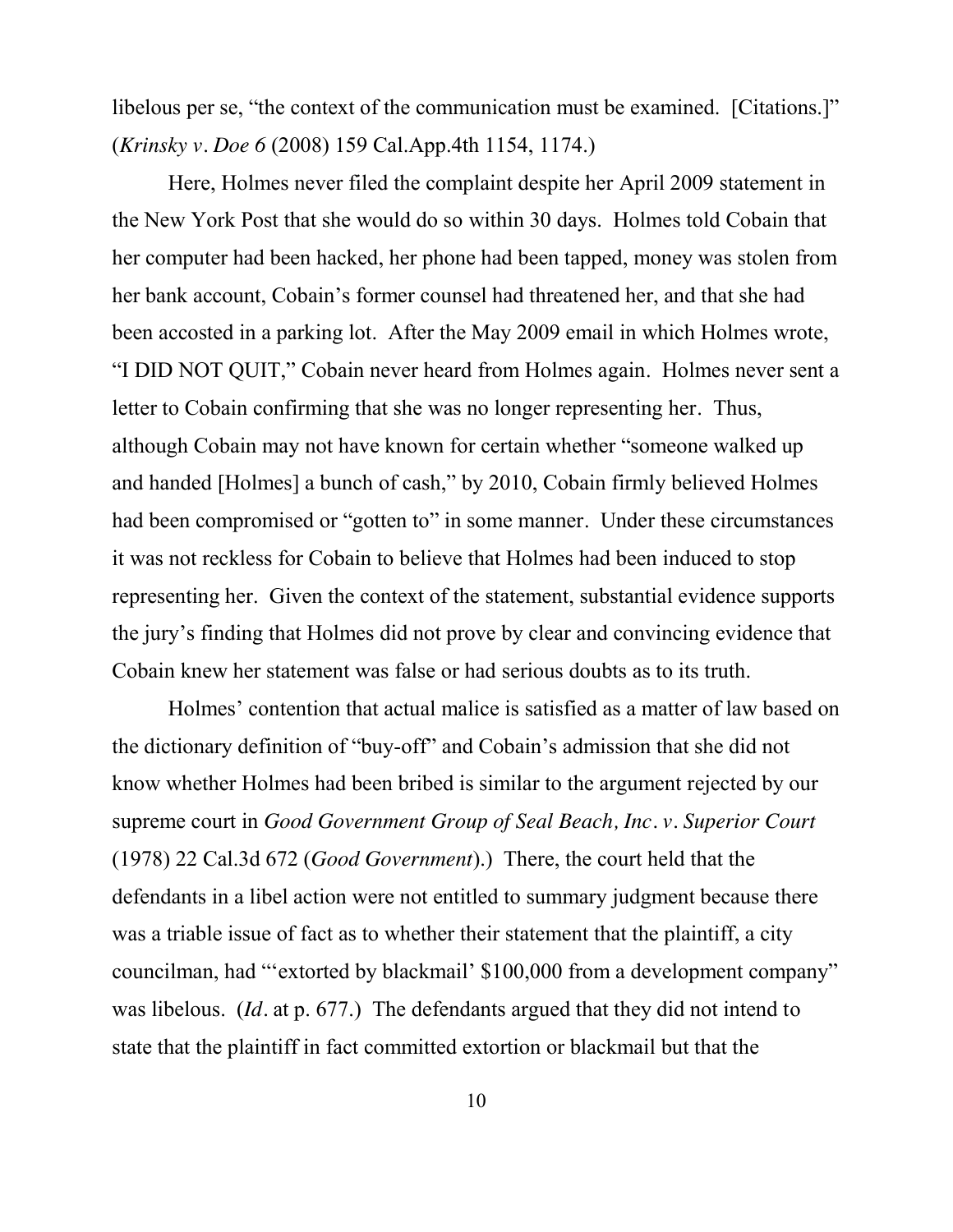statement was merely "sharp criticism of his conduct, using figurative language." (*Id.* at p. 679.) The plaintiff argued that actual malice was satisfied because the defendants conceded they were aware prior to publication that the plaintiff had never committed extortion or blackmail. The issues therefore were whether the statement constituted a false statement of fact or merely an opinion, and whether a sufficient showing of malice was made to defeat summary judgment. (*Id.* at p. 680.)

The court rejected the plaintiff's "simplistic" argument that malice was established by the defendants' concession that they were aware the plaintiff had not committed extortion or blackmail. (*Good Government*, *supra*, 22 Cal.3d at p. 683.) The court explained that, if that were the standard, "a defendant who makes a statement which is ambiguous in the sense that it can reasonably be viewed as either fact or opinion, but who neither intends the statement to bear a factual meaning nor believes that it will be understood by the reader in that fashion, will be guilty of libel if a jury later determines that the article was understood in its factual, defamatory sense. [¶] Such a holding would render a defendant liable for a defamatory statement negligently made and would create precisely the chilling effect on speech which the *New York Times* rule was designed to avoid." (*Id.* at pp. 683-684.) The court thus held that "in order to find the requisite malice from the publication of ambiguous words which could constitute either fact or opinion, the jury must find not only that the words were reasonably understood in their defamatory, factual sense, but also that the defendant either deliberately cast his statements in an equivocal fashion in the hope of insinuating a defamatory import to the reader, or that he knew or acted in reckless disregard of whether his words would be interpreted by the average reader as defamatory statements of fact." (*Id.* at p. 684.)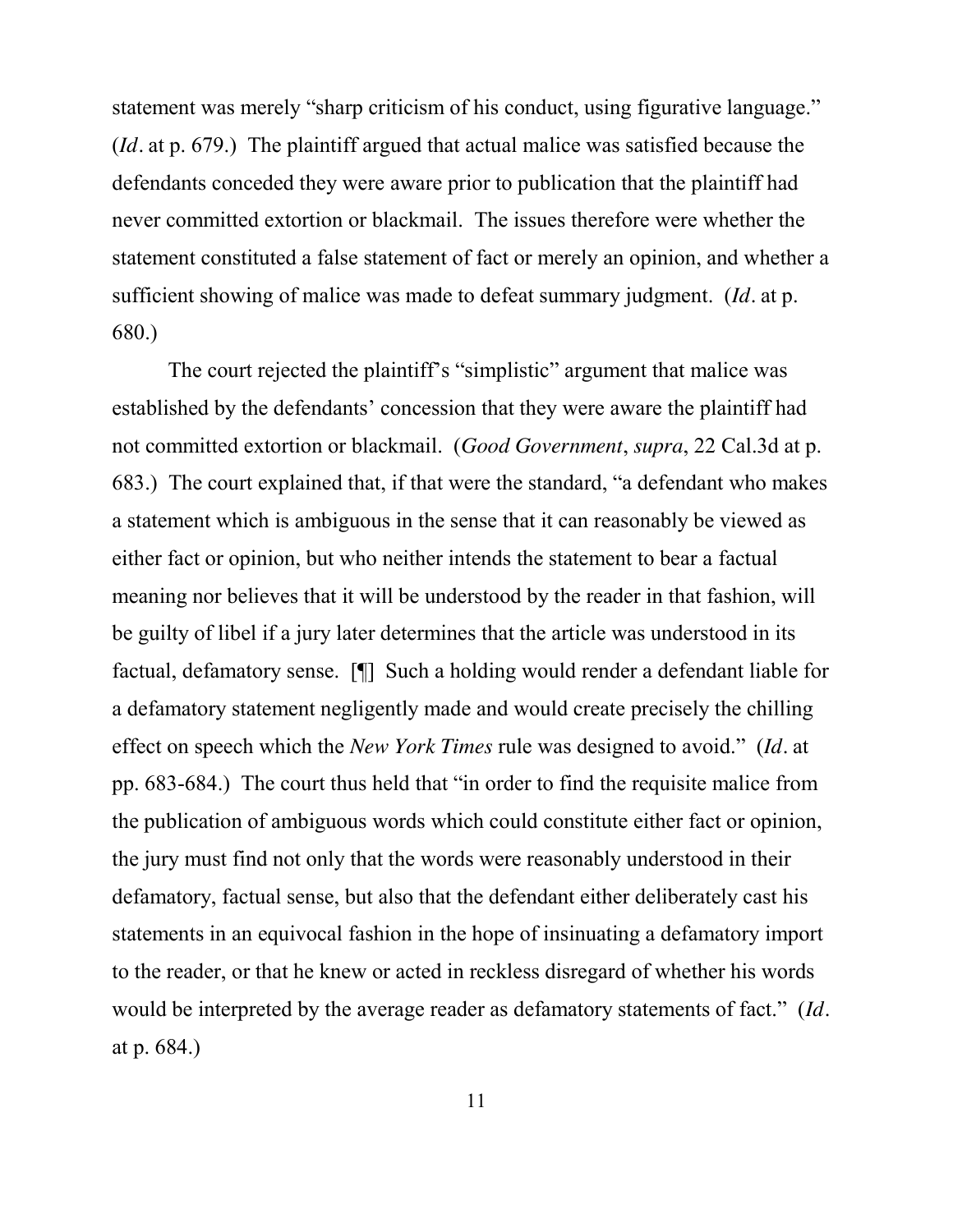Here, the jury found that Cobain's statement was a fact, not an opinion, and that it was injurious to Holmes. The jury therefore found that calling Holmes "bought off" would be interpreted by the average reader as a defamatory statement of fact. However, there was no jury finding as to the meaning of "bought off." Therefore, it is not clear whether the jury found that the phrase specifically meant "bribed," or whether it included the broader meaning suggested by Cobain that Holmes was "gotten to" or compromised in some manner other than by being "handed . . . a bunch of cash."

The term "bought off" is not as specific as "bribe," and, as discussed above, the evidence regarding the meaning of "bought off" presented to the jury included not only the dictionary definition but also Cobain's testimony. Cobain testified that the statement was in response to the question whether she believed her attorney had been bought off. Given the context – asked if she thought her lawyer was bought off – and the fact that the two people she thought she was writing to knew the circumstances – an objective reader would not necessarily understand that Cobain intended to say that Holmes had been bribed, but rather that Holmes had abandoned Cobain for an unknown reason.

Even were we to assume that the jury was required to find that the only possible interpretation of "bought off" was "to procure the loyalty and support of someone by bribery," Cobain's testimony supports the finding that she in fact believed that Holmes had been pressured to stop representing her. Holmes presented no evidence to establish that Cobain "'in fact entertained serious doubts as to the truth of'" her statement. (*McCoy*, *supra*, 42 Cal.3d at p. 860.)

Holmes contends that *Montandon v. Triangle Publications, Inc.* (1975) 45 Cal.App.3d 938 (*Montandon*) stands for the proposition that if a defendant knows the objective meaning of her statement is false, actual malice is established despite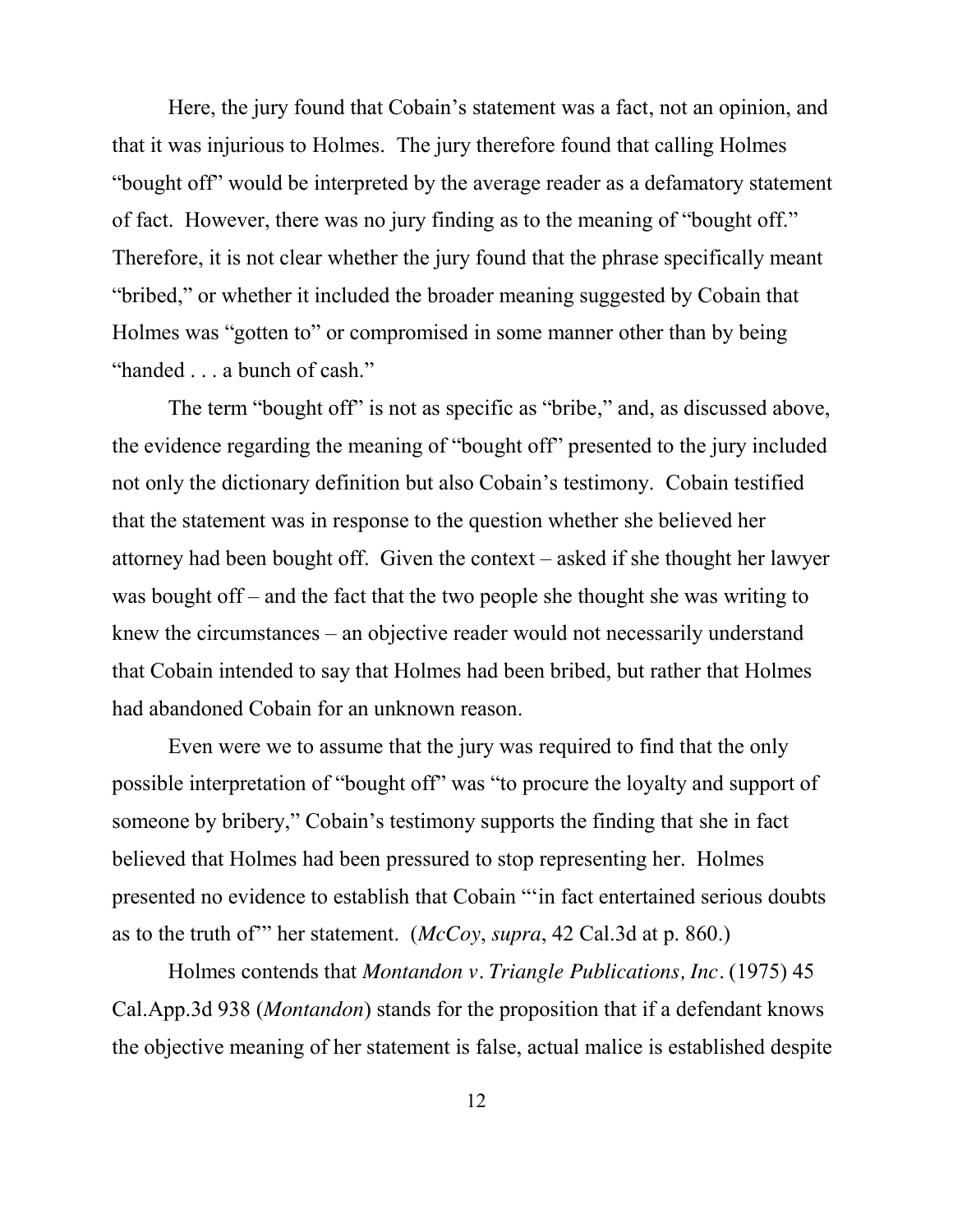the defendant's subjective understanding of the statement. However, *Montandon* does not support that position. In *Montandon*, the defendant magazine issued a press release advertising a television show on which the plaintiff, the author of a book about being a "party girl," was to appear along with a prostitute, who was described as a "call girl." The magazine edited the press release several times and ultimately released a version omitting crucial information, such that it was unclear that the plaintiff was appearing with a prostitute and that the terms "party girl" and "call girl" referred to two different people. (See *id.* at pp. 941-942.) The jury found that the statement was libelous and made with actual malice, and the appellate court affirmed. (*Id.* at pp. 944, 953.)

*Montandon* is inapposite. First, contrary to Holmes' characterization of *Montandon*, the defendant did not rely on a subjective interpretation of the term "call girl." Instead, the defendant argued that the statement did not clearly refer to the plaintiff as a call girl. (See *Montandon*, *supra*, 45 Cal.App.3d at p. 944.) Second, there was substantial evidence in *Montandon* that the defendant not only knew the plaintiff was not a call girl but published the statement in reckless disregard of whether it was true. The defendant's employees altered the original statement by removing the reference to the prostitute who was appearing on the show with the plaintiff and thus were forced to acknowledge that the statement as published "conveyed the impression" that the term "call girl" referred to the plaintiff. (*Montandon*, *supra*, 45 Cal.App.3d at p. 944.) Because the evidence showed that the defendant intentionally "decided not to tell the public" about the prostitute who was appearing on the show with the plaintiff, "it was reasonable for the jury to find . . . that the publication of this statement was a reckless disregard of the truth or falsity of the statement." (*Id.* at pp. 944-945.) There is no such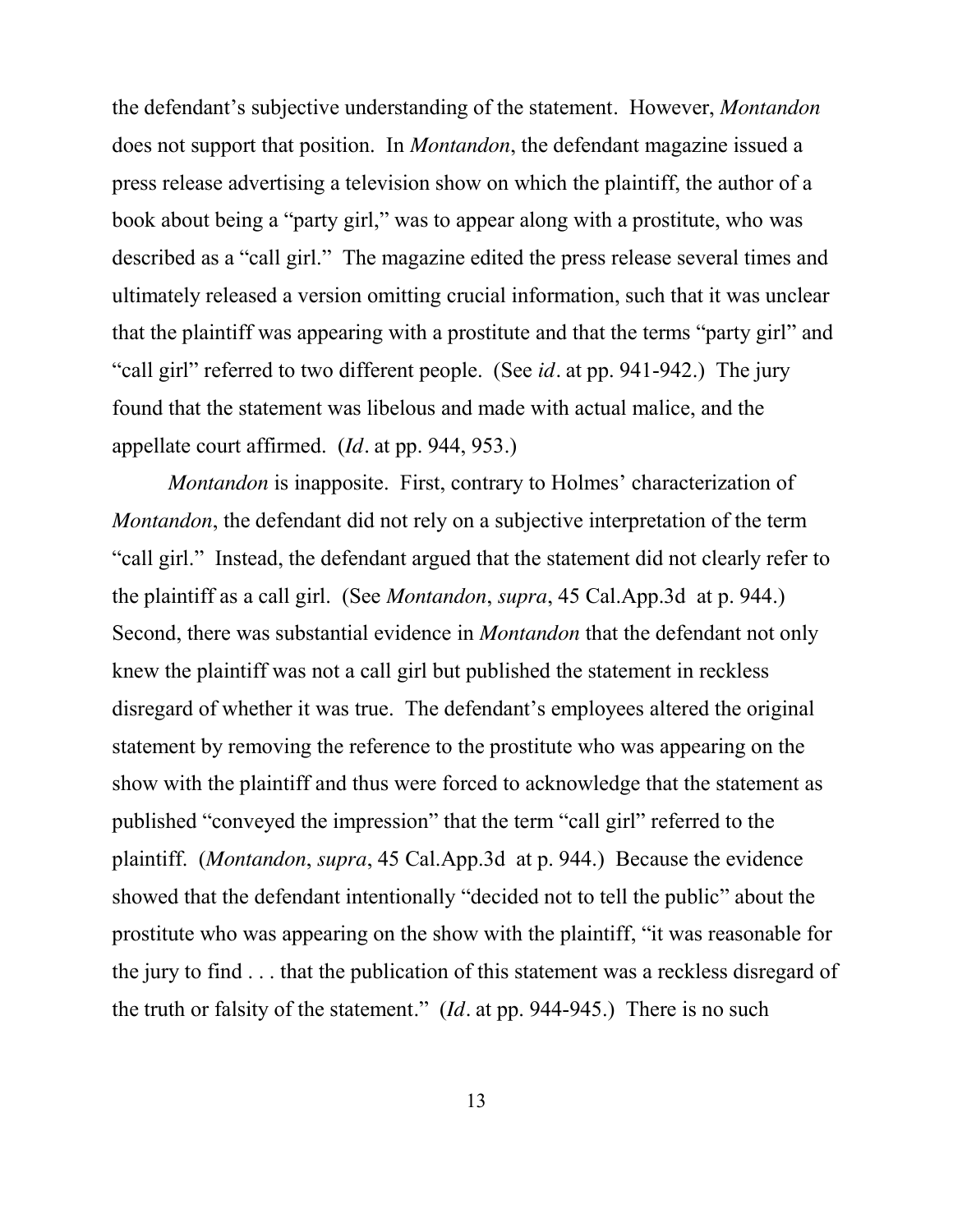evidence here of intentional or reckless disregard of the truth. *Montandon* thus does not support Holmes' position.

We must view the evidence in the light most favorable to Cobain and give her the benefit of every reasonable inference. (*Wilson*, *supra*, 169 Cal.App.4th at p. 1188.) Doing so, it would be reasonable for the jury to conclude that by saying that Holmes was bought off, Cobain meant that Holmes had been induced in some manner to stop representing her – whether by consideration or by threat. Moreover, given Cobain's repeated testimony that she believed Holmes had been "compromised" or "gotten to," substantial evidence supports the jury's finding that Holmes did not prove by clear and convincing evidence that Cobain knew the statement was false or had serious doubts about the truth of the statement when she made it.